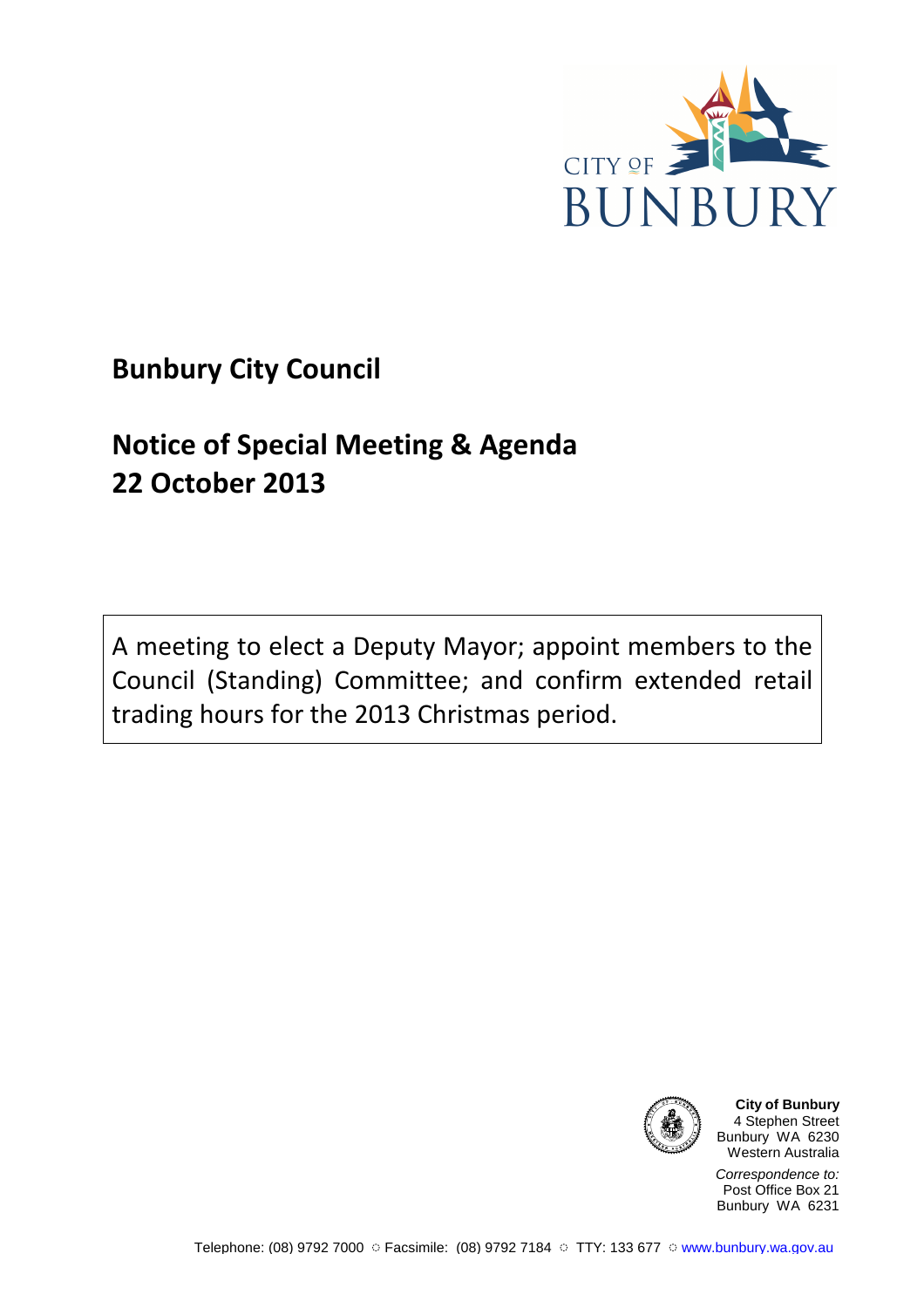## Table of Contents

| Item No | Subject<br>Page                                                         |
|---------|-------------------------------------------------------------------------|
|         |                                                                         |
| 1.      |                                                                         |
| 2.      |                                                                         |
| 3.      |                                                                         |
| 4.      |                                                                         |
| 4.1     |                                                                         |
| 4.2     | Reappoint Council (Standing) Committee and Appoint Committee Members. 5 |
| 4.3     |                                                                         |
| 5.      |                                                                         |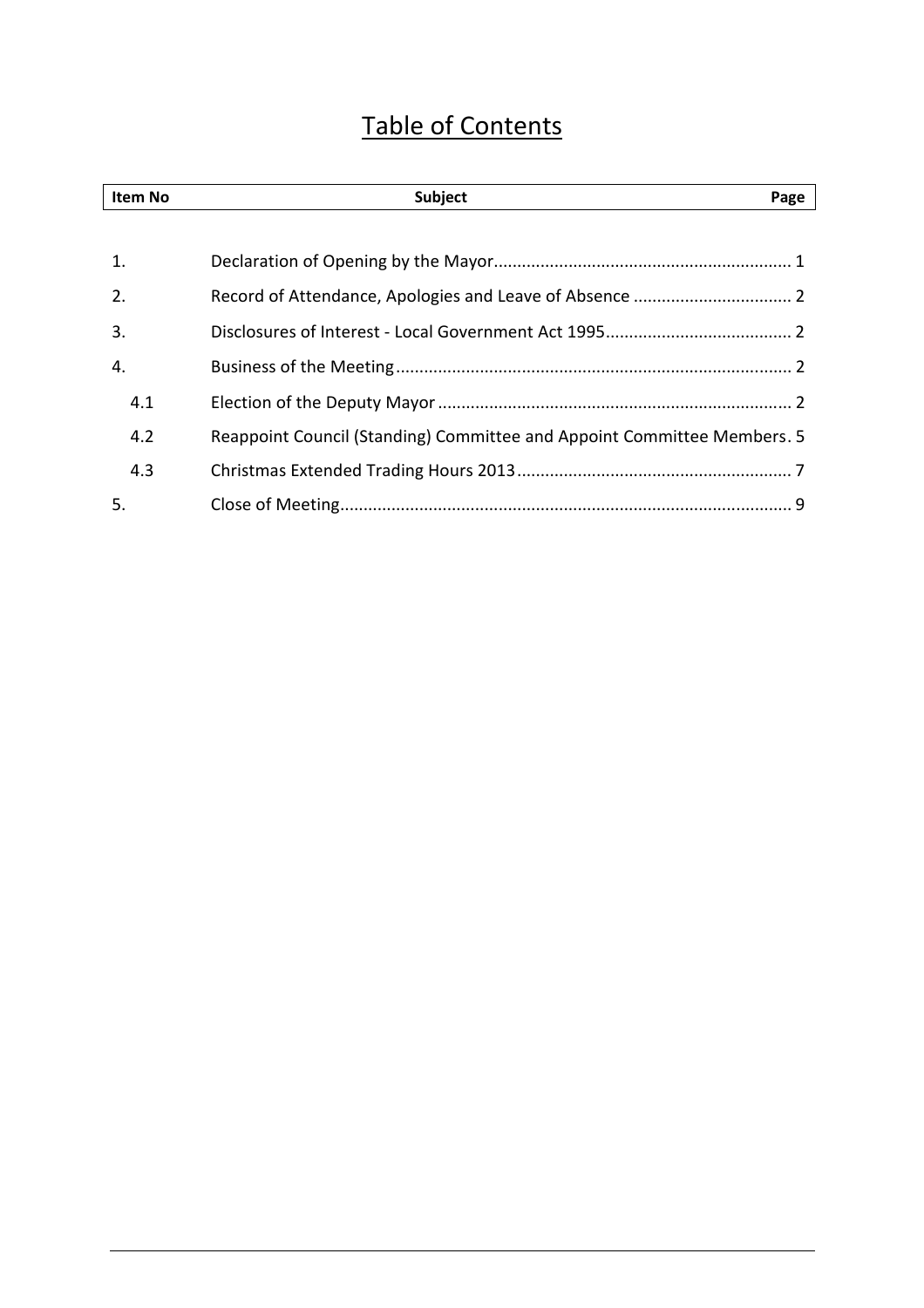

## **Bunbury City Council Notice of Special Meeting**

TO: Council Members

A special meeting of the Bunbury City Council will be held in the Council Chambers, City of Bunbury Administration Building, 4 Stephen Street, Bunbury on **Tuesday 22 October 2013** at 6:00pm.

Andrew Brien **Chief Executive Officer**  *(Date of Issue: 21/10/2013)* 

## **Agenda 22 October 2013**

*Council Members:* 

Mayor Elect Gary Brennan Councillor Sam Morris Councillor Neville McNeill Councillor Brendan Kelly Councillor Murray Cook Councillor David Prosser Councillor Elect Jaysen De San Miguel Councillor Elect Wendy Giles Councillor Elect James Hayward Councillor Elect Karen Steele Councillor Elect Michelle Steck Councillor Elect Judy Jones Councillor Elect Betty McCleary

## **1. Declaration of Opening by the Mayor**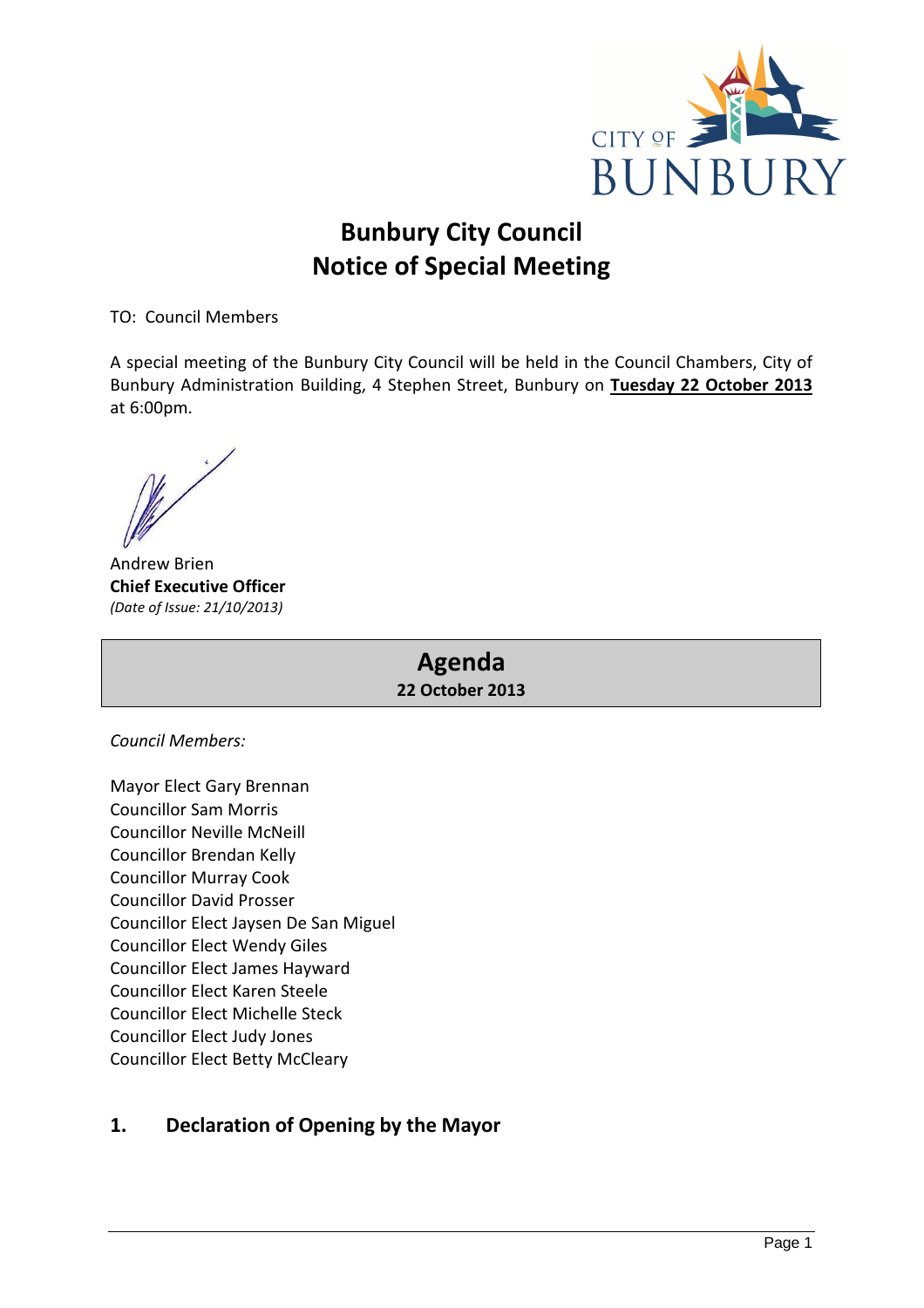## **2. Record of Attendance, Apologies and Leave of Absence**

## **3. Disclosures of Interest - Local Government Act 1995**

Members should fill in *Disclosure of Interest* forms for items in which they have a financial, proximity or impartiality interest and forward these to the Mayor before the meeting commences.

## **4. Business of the Meeting**

The purpose of the meeting is to:

- 1. Elect a Deputy Mayor;
- 2. Appoint members to the Council (Standing) Committee; and
- 3. Confirm extended retail trading hours for the 2013 Christmas period.

### **4.1 Election of the Deputy Mayor**

| <b>File Ref:</b>           | A00106                                       |
|----------------------------|----------------------------------------------|
| <b>Applicant/Proponent</b> | Internal Report                              |
|                            |                                              |
| Author:                    | Greg Golinski, Manager Corporate Performance |
| <b>Executive:</b>          | Andrew Brien, Chief Executive Officer        |
| <b>Attachments:</b>        | Nil                                          |

Pursuant to clause 7 of Division 2 of Schedule 2.3 of the *Local Government Act 1995*, the Council is required to appoint a Deputy Mayor at its first meeting following an election day.

Accordingly, the Mayor will call for Councillors to nominate as candidates at the meeting. All Councillors, including newly elected Councillors, are eligible to nominate.

The roles and responsibilities of the Deputy Mayor are outlined in the *Local Government Act 1995*:

*2.9 Role of the deputy mayor or deputy president*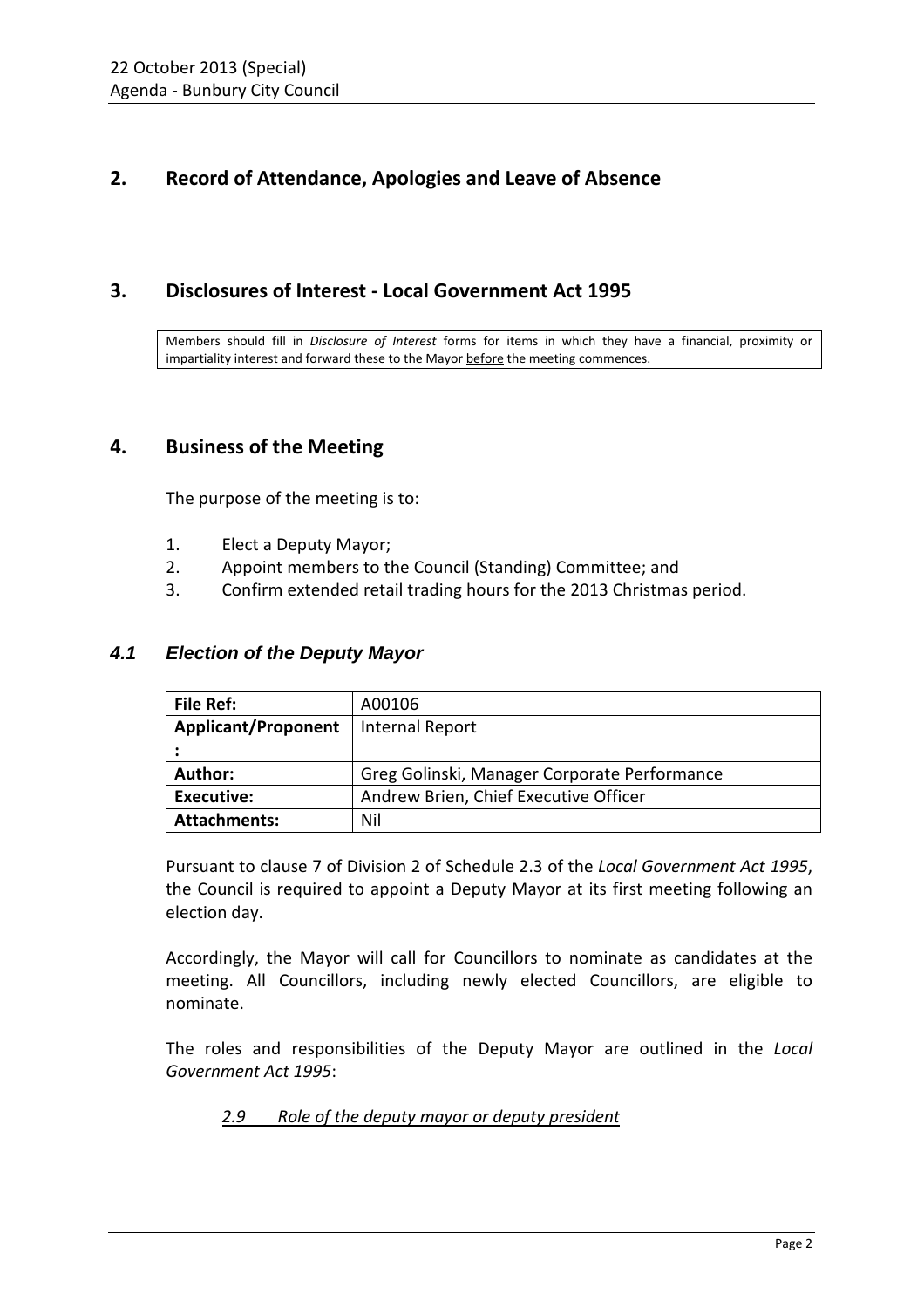*The deputy mayor or deputy president performs the functions of the mayor or president when authorised to do so under section 5.34.* 

Section 5.34 states:

*5.34. When deputy mayors and deputy presidents can act* 

 $If -$ 

- *(a) the office of mayor or president is vacant; or*
- *(b) the mayor or president is not available or is unable or unwilling to perform the functions of the mayor or president,*

*then the deputy mayor may perform the functions of mayor and the deputy president may perform the functions of president, as the case requires.* 

- *2.8. Role of mayor or president*
- *(1) The mayor or president*
- *(a) presides at meetings in accordance with this Act;*
- *(b) provides leadership and guidance to the community in the district;*
- *(c) carries out civic and ceremonial duties on behalf of the local government;*
- *(d) speaks on behalf of the local government;*
- *(e) performs such other functions as are given to the mayor or president by this Act or any other written law; and*

*(f) liaises with the CEO on the local government's affairs and the performance of its functions.* 

The Deputy Mayor is also entitled to one quarter of the Mayoral allowance in addition to Council sitting fees.

In the event that there is more than one nomination for the position of Deputy Mayor, the Chief Executive Officer will act in the position of Returning Officer to conduct the ballot as required under the *Local Government Act 1995*. The ballot for the position of Deputy Mayor will be conducted pursuant to the provisions of clause 8 of Division 2 of Schedule 2.3 of the *Local Government Act 1995* as outlined below:

### *8. How deputy mayor or deputy president is elected*

*The council is to elect a councillor (other than the mayor or president) to fill the office.* 

*The election is to be conducted in accordance with the procedure prescribed by the mayor or president, or if he or she is not present, by the CEO.* 

*Nominations for the office are to be given to the person conducting the election in writing before the meeting or during the meeting before the close of nominations.*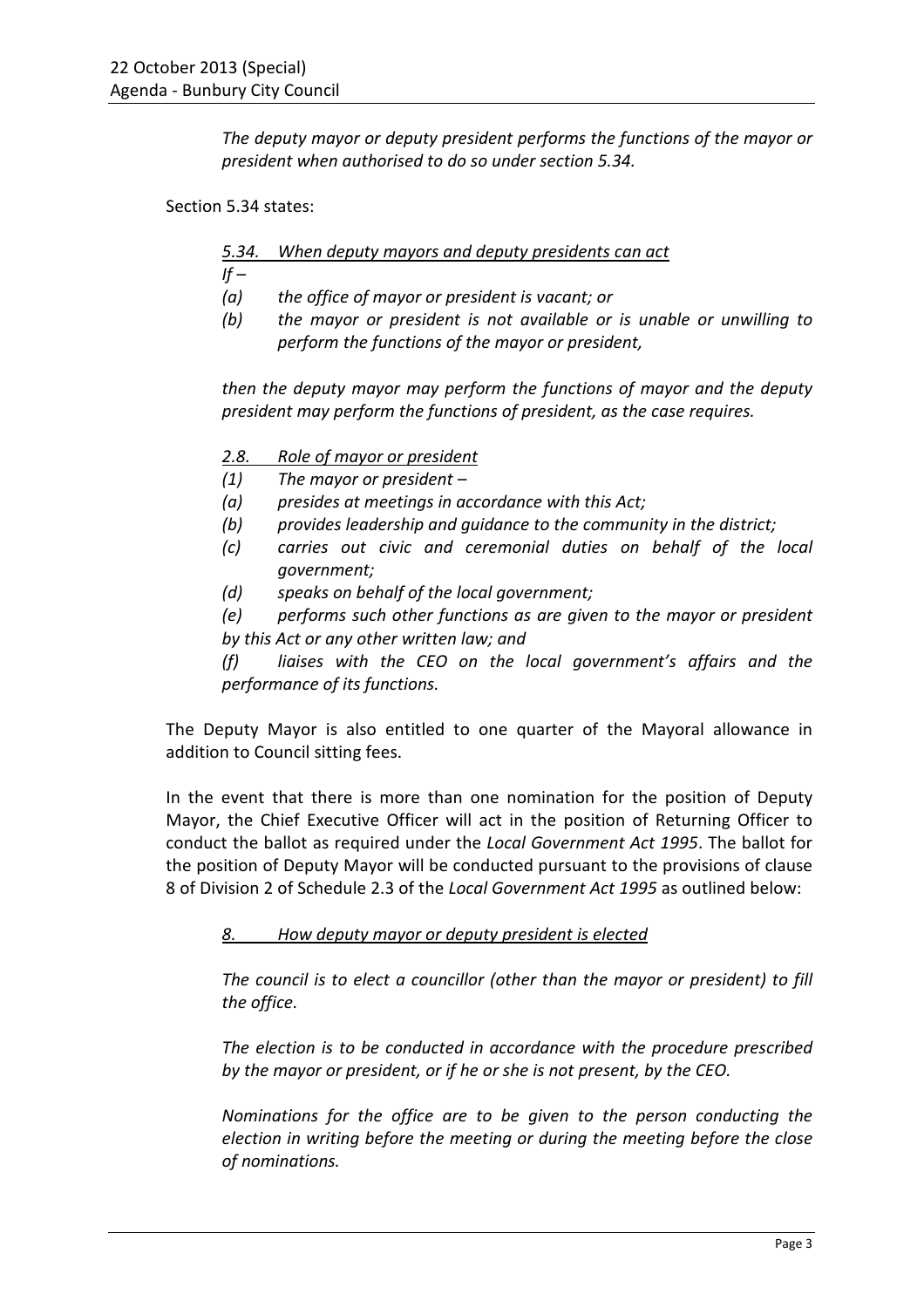*(3a) Nominations close at the meeting at a time announced by the person conducting the election, which is to be a sufficient time after the announcement by that person that nominations are about to close to allow for any nominations made to be dealt with.* 

*If a councillor is nominated by another councillor the person conducting the election is not to accept the nomination unless the nominee has advised the person conducting the election, orally or in writing, that he or she is willing to be nominated for the office.* 

*The council members are to vote on the matter by secret ballot as if they were electors voting at an election.* 

*Subject to clause 9(1) the votes cast under subclause (5) are to be counted, and the successful candidate determined, in accordance with Schedule 4.1 as if those votes were votes cast at an election.* 

*As soon as is practicable after the result of the election is known, the person conducting the election is to declare and give notice of the result in accordance with regulations, if any.* 

The ballot for Deputy Mayor will be undertaken using the preferential voting system with the Chief Executive Officer being the Returning Officer.

The winner will be declared elected to the position of Deputy Mayor for a two-year term and will be required to read (and sign) a form titled "*Declaration for the Office of Deputy Mayor*".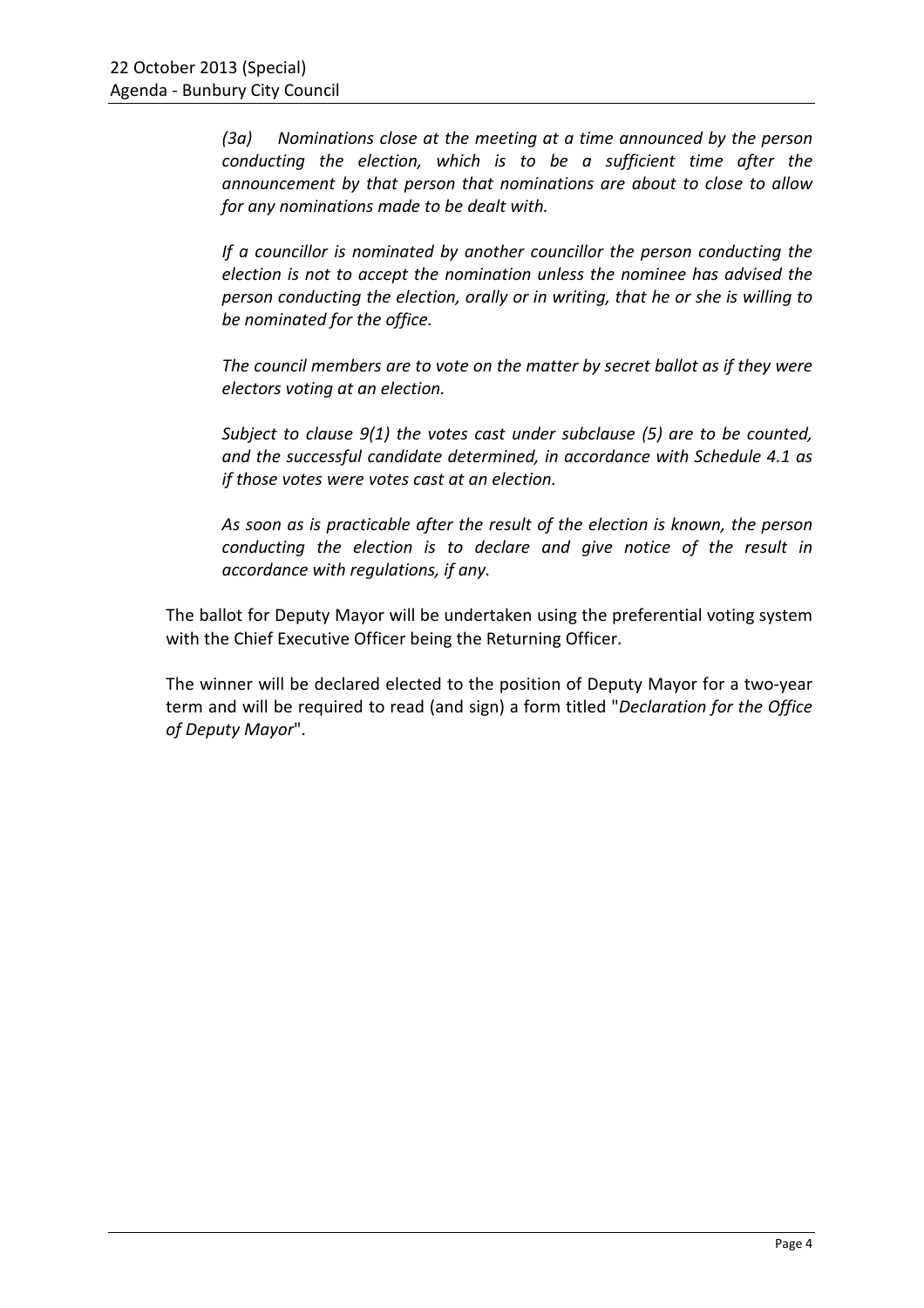## **4.2 Reappoint Council (Standing) Committee and Appoint Committee Members**

| File Ref:                  | A00106                                       |
|----------------------------|----------------------------------------------|
| <b>Applicant/Proponent</b> | <b>Internal Report</b>                       |
|                            |                                              |
| Author:                    | Greg Golinski, Manager Corporate Performance |
| <b>Executive:</b>          | Andrew Brien, Chief Executive Officer        |
| <b>Attachments:</b>        | Nil                                          |

Under the existing meeting framework, the Mayor and Councillors meet as a 'Committee' on the Tuesday evening during the week preceding a Council Meeting. The meetings start at 6.00pm. A meal is provided at 5.15pm on a meeting night.

A copy of the previously adopted Schedule of Council and Council (Standing) Committee Meetings for the remainder of 2013 has previously been distributed to all Councillors.

It should be noted that Council will be given the opportunity to review the existing meeting frameworks prior to the end of 2013. As part of that process, a schedule of meeting dates for 2014 will need to be adopted and publicly advertised under the provisions of the *Local Government Act 1995.* 

Members of the Council (Standing) Committee discuss reports submitted by officers and make recommendations to the meeting of the Council the following week.

Under current arrangements, all Councillors are members of the Council (Standing) Committee, whose terms of reference is as follows:

- "1. *To review reports and recommendations that are to be submitted to a meeting of the Council and (where appropriate) make alternative recommendations to those recommendations listed in the reports.*
- *2. To request additional information necessary to assist the members of Council in making a decisions.*
- *3. To make reference to appropriate legislation, Council's policies, local laws and the Strategic Plan when making Committee Recommendations to Council."*

Pursuant to Section 5.12 of the *Local Government Act 1995*, the members of the Council (Standing) Committee will need to elect a Presiding Member and Deputy Presiding Member as the first item of business at the committee's first meeting.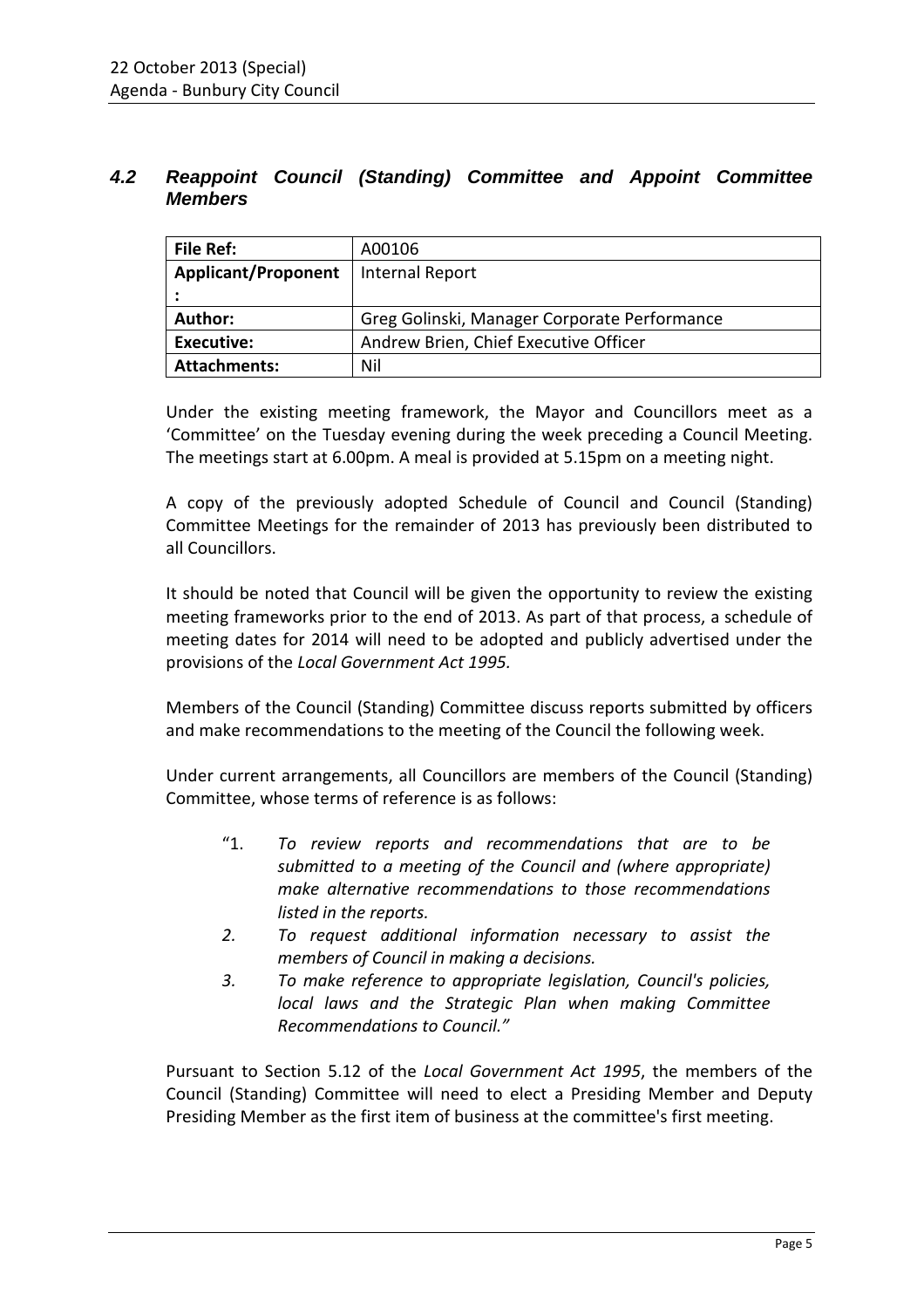#### **Executive Recommendation**

That Council, pursuant to subdivision 2 of Division 2 of Part 5 of the *Local Government Act 1995*:

- 1. Appoints a Council (Standing) Committee with the following terms of reference:
	- *"1. To review reports and recommendations that are to be submitted to a meeting of the Council and (where appropriate) make alternative recommendations to those recommendations listed in the reports.*
	- *2. To request additional information necessary to assist the members of Council in making a decisions.*
	- *3. To make reference to appropriate legislation, Council's policies, local laws and the Strategic Plan when making Committee Recommendations to Council."*
- 2. Appoints the Mayor and all Elected Members of the Bunbury City Council as the only members of the Council (Standing) Committee.

\*Note: Absolute Majority vote is required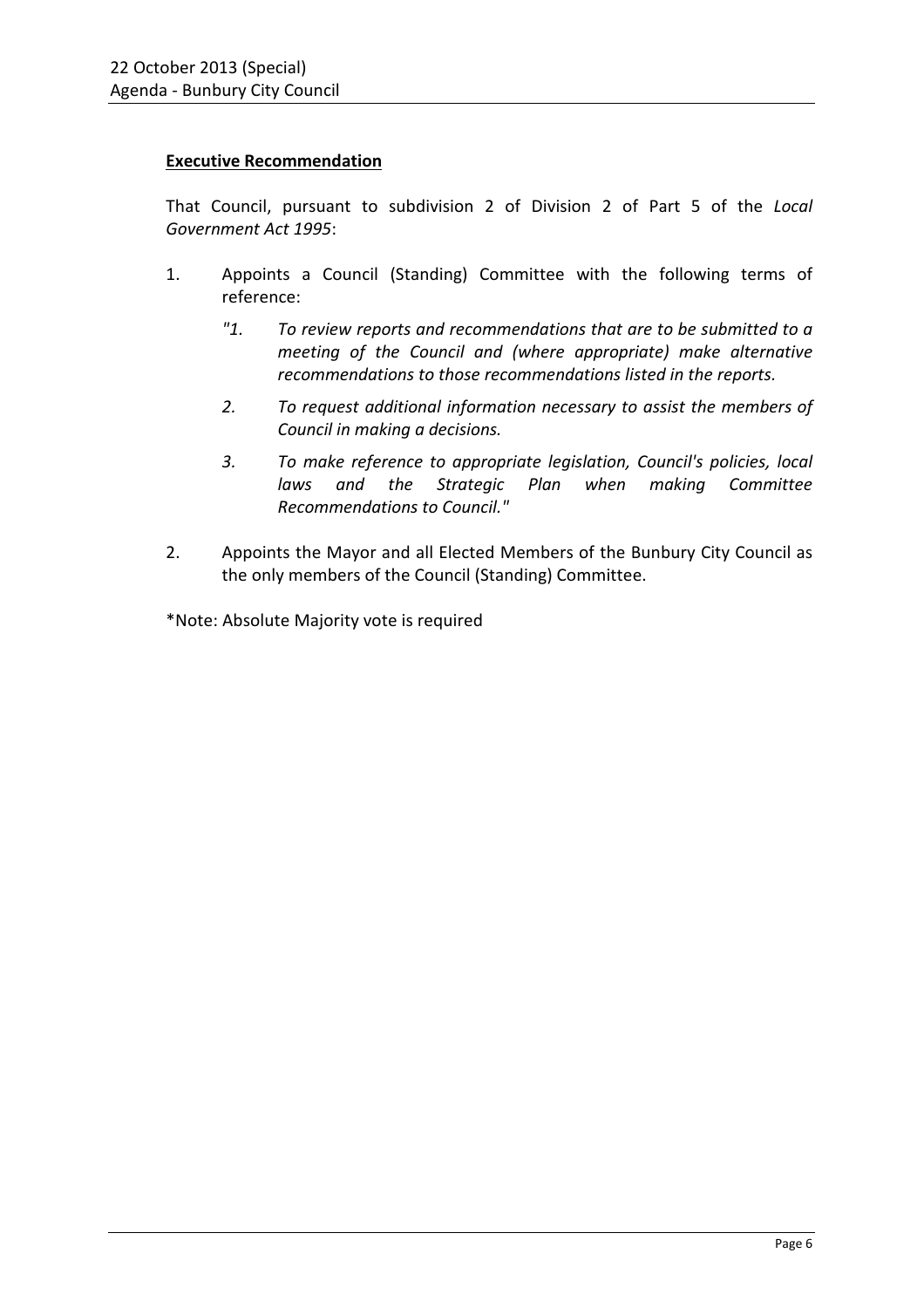## **4.3 Christmas Extended Trading Hours 2013**

| <b>File Ref:</b>            |                                              |
|-----------------------------|----------------------------------------------|
| <b>Applicant/Proponent:</b> | Internal Report                              |
| Author:                     | Greg Golinski, Manager Corporate Performance |
| Executive:                  | Andrew Brien, Chief Executive Officer        |
| <b>Attachments:</b>         | Nil                                          |

#### **Summary**

Since the deregulation of Sunday and public holiday retail trading hours in the Perth metropolitan area, there is no longer a package of extended Christmas Trading hours offered to non-metropolitan Local Government Authorities to consider implementing or adopting within their municipalities.

Local Governments that require amended trading hours need to consider their specific requirements, and if they are to vary from the general hours of trade, approval needs to be sought from the Department of Commerce.

### **Executive Recommendation**

That Council seek approval from the Department of Commerce for the following extended trading hours for Bunbury over the 2013 Christmas period:

| Day/Date                    | Time              |
|-----------------------------|-------------------|
| Monday, 16 December 2013    | $8:00am - 9:00pm$ |
| Tuesday, 17 December 2013   | $8:00am - 9:00pm$ |
| Wednesday, 18 December 2013 | $8:00am - 9:00pm$ |
| Friday, 20 December 2013    | $8:00am - 9:00pm$ |
| Saturday, 21 December 2013  | $8:00am - 6:00pm$ |
| Monday, 23 December 2013    | $8.00am - 9.00pm$ |
| Wednesday, 25 December 2013 | <b>CLOSED</b>     |
| Friday, 27 December 2013    | $8:00am - 9:00pm$ |
| Saturday, 28 December 2013  | $8:00am - 6:00pm$ |

### **Background**

It is proposed that Council adopt extended Christmas trading hours similar to those adopted in recent years for Bunbury. Those hours vary only in relation to extra late night trade on critical days, as the City of Bunbury already operates a seven (7) day trading regime (Exemption Order) which was published in the Government Gazette on 21 November 2008 and came into effect on 4 January 2009.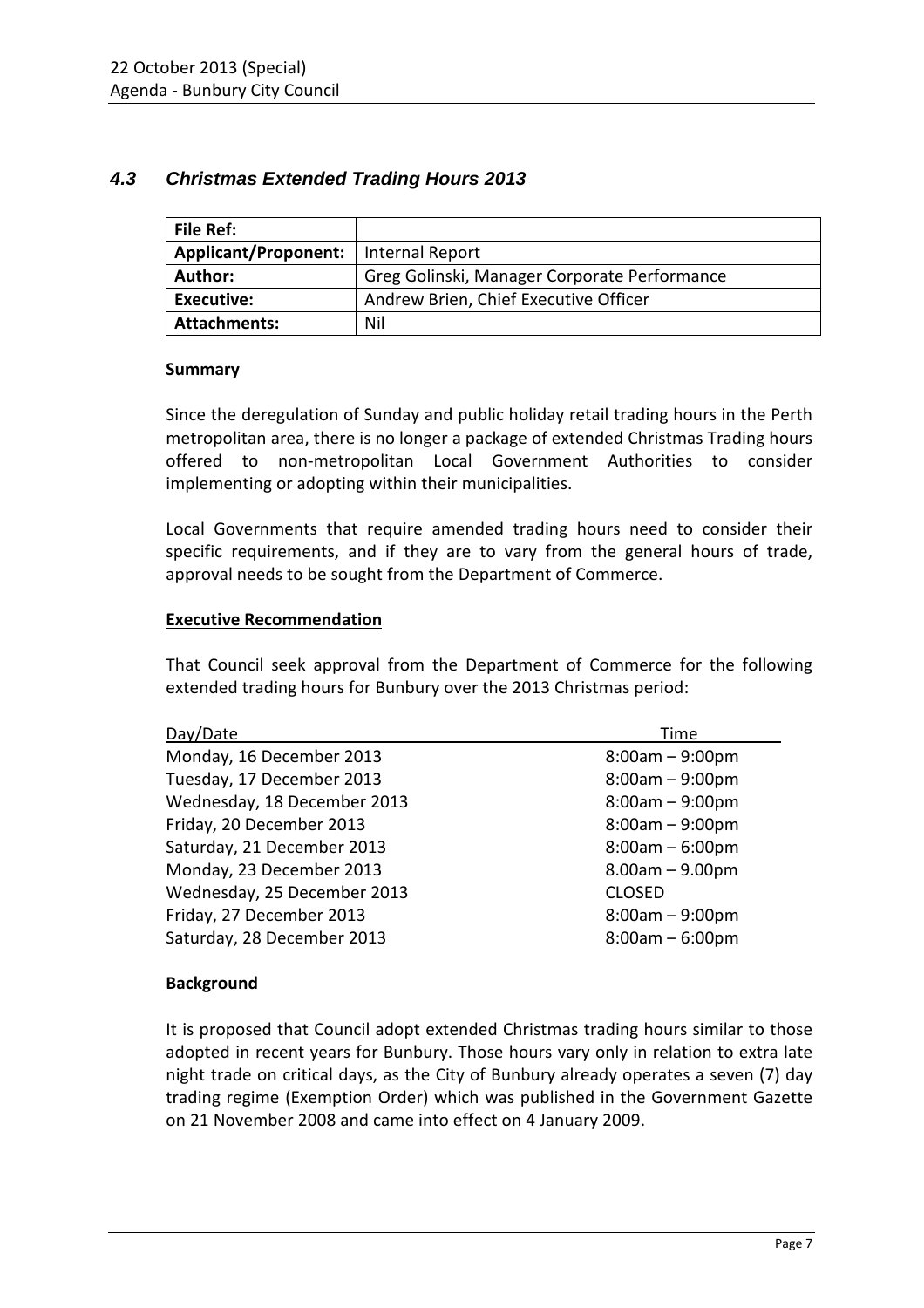This exemption order restricts trade in Bunbury on Sundays and Public Holidays (other than Good Friday, Easter Sunday, ANZAC day and Christmas day) to between the hours of 10.00am and 4.00pm. Any other public holidays are able to be traded upon between the hours of 10.00am and 4.00pm.

#### **Legislative Compliance**

*Retail Trading Hours Act 1987* applies.

#### **Officer Comments**

In previous years, Council has typically applied for a schedule of extended retail trading hours that commence around mid-December. In keeping with this trend, the following schedule of trading hours has been proposed for Christmas 2013 for the City of Bunbury:

Monday, 16 December 2013 8:00am – 9:00pm Tuesday, 17 December 2013 8:00am – 9:00pm Wednesday, 18 December 2013 8:00am – 9:00pm Friday, 20 December 2013 8:00am – 9:00pm Saturday, 21 December 2013 8:00am – 6:00pm Monday, 23 December 2013 8.00am – 9.00pm Wednesday, 25 December 2013 CLOSED Friday, 27 December 2013 8:00am – 9:00pm Saturday, 28 December 2013 8:00am – 6:00pm

Thursday, 19 December 2013 8:00am – 9:00pm (normal hours) Sunday, 22 December 2013 10:00am – 4:00pm (normal hours) Tuesday, 24 December 2013 8.00am – 6.00pm (normal hours) Thursday, 26 December 2013 10:00am – 4:00pm (normal hours) Sunday, 29 December 2013 10:00am – 4:00pm (normal hours) Monday, 30 December 2013 8.00am – 6.00pm (normal hours) Tuesday, 31 December 2013 8.00am – 6.00pm (normal hours)

It must be remembered, that in seeking and receiving approval for extended trading over this period, it is not compulsory for local business to open. Seeking and receiving approval only certifies that they are entitled to open if they so wish during those approved hours on those specific days.

The above hours were forwarded to the Bunbury Chamber of Commerce and Industry (BCCI) for comment on 4 October 2013. The BCCI has subsequently advised in writing that it supports the proposed extended hours for the 2013 Christmas period. By supporting the Executive Recommendation, Council will be advocating that the Department of Commerce ratify the proposed hours as endorsed by the BCCI.